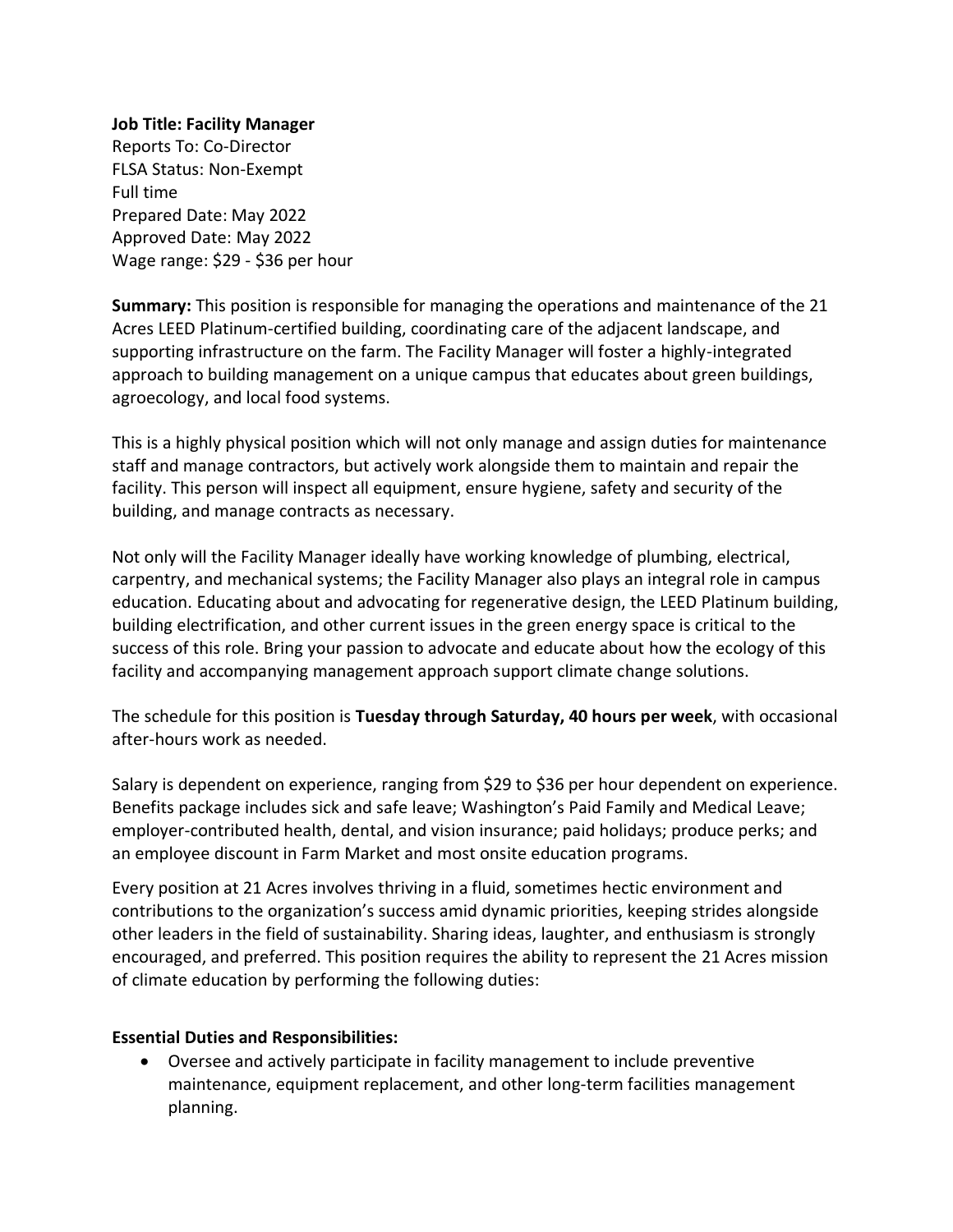- Maintain and update a facility procedures manual for building systems as well as relevant campus-wide landscape/infrastructure and waste streams.
- Plan and manage building central services such as security, cleaning, waste disposal, and parking, and coordinate these services for the full campus with other campus departments and Operations Manager.
- Ensure compliance with building, health, and safety codes and industry standards.
- Implement best practices in coordination with Co-Director to increase efficiency and ensure LEED and mission standards are met.
- Provide prompt response to requests and issues from facility users; develop work order procedures including work requests, scheduling, and status updates.
- Take a lead role in Safety Committee meetings; inspect building regularly to identify maintenance or safety issues and coordinate campus inspection.
- Manage monthly safety walks/reports. Assign tasks for resolving identified safety issues in coordination with campus team.
- Supervise maintenance and repair of facilities, equipment and grounds; take corrective action as needed.
- Oversee facility refurbishment and renovations; work closely with campus Soil Team, Co-Directors, Operations Manager, Farm Market Manager, and other stakeholders to coordinate use and renovation of campus spaces.
- Respond to facility and equipment alarms and system failures; manage cause and solutions. *Note: This may require after-hours work and days that the facility is not typically open.*
- Supervise the work, schedules and productivity of one staff Facilities Technician and contractors.
- Plan and monitor appropriate staffing/contract work levels.
- Negotiate, manage and maintain contracts to optimize delivery, cost saving, and adherence to LEED and mission standards; calculate and compare costs for goods and services to maximize cost-effectiveness while adhering to sustainable sourcing policies; supervise and inspect contract work; approve invoices for payment.
- Manage waste stream (compost, recycle, landfill) in coordination with Facilities Technician.
- Maintain and administer IT systems in coordination with Facilities Technician. This includes management of Office 365, wireless network, printer, email, desktop systems, and servers.
- Conduct public and private tours and presentations, serve as a resource, and effectively communicate to visitors information about green building features and systems.
- Manage facility budget; monitor expenses and payments; generate and present regular reports as asked/identified.
- Develop presentations and written materials as needed.
- Successfully work with Co-Directors, all staff, contractors, vendors, volunteers and regulatory agencies to complete smooth facility operations.
- Assist with supervision of volunteers and/or volunteer projects where applicable.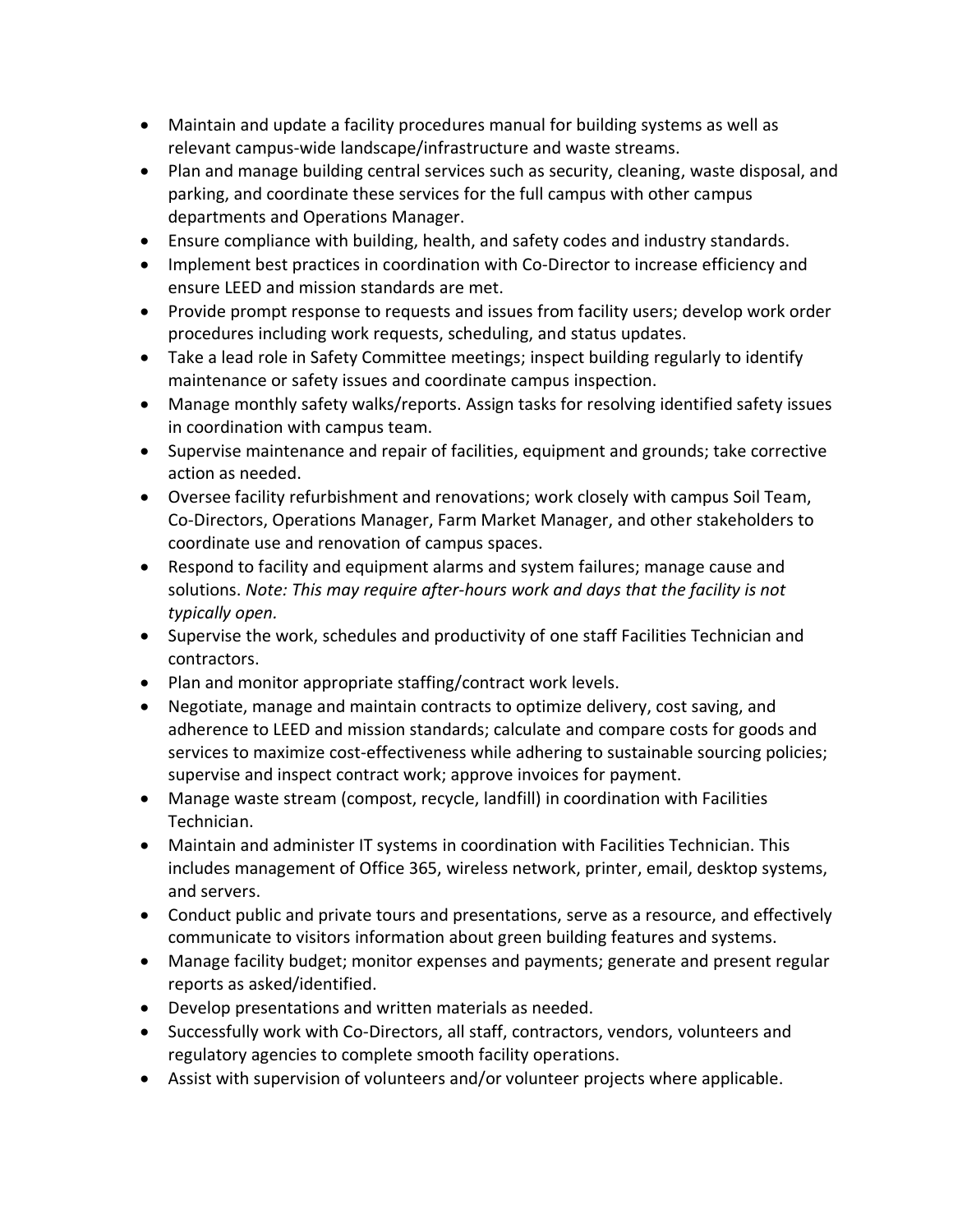- Support events as necessary by running cables and testing/setting up a PA, sound equipment, projector, etc. Set up and clean up tables and chairs as needed.
- Assist with other various programs and departments as needed.
- Take initiative on maintenance projects and exhibit commitment to overall goals set by management.
- Understand that this position has fluid responsibilities and that no two days look quite the same. Job responsibilities could change at the discretion of a Co-Director as organization takes on new directions and priorities in the climate space. Demonstrating resilience is key to a rewarding experience in this role.

# **All 21 Acres roles are expected to:**

- Convey the importance of climate action to all audiences and visitors to our campus; inspire hands-on collaboration and community participation.
- Build effective working relationships with individuals inside and outside the organization.
- Embrace opportunities to interact with visitors as appropriate and make people feel welcome.
- Contribute to 21 Acres storytelling initiatives by collecting photos and stories from the building systems and facilities team.
- Participate in 21 Acres staff meetings; assist with 21 Acres events and all staff projects as needed.
- Act in accordance with the mission statement; always promote and adhere to organizational values.
- Take initiative on projects and exhibit commitment to overall goals set by supervisor.
- Exhibit regular and timely attendance.
- Communicate and interact professionally and appropriately with coworkers, the public (youth and adults), and customers.

**Qualifications:** To do this job successfully, an individual must be able to perform each essential duty satisfactorily. The requirements listed below are representative of the knowledge, skills, and/or ability required. Reasonable accommodations may be made to enable individuals with disabilities to perform the essential functions.

## **Education, Experience, Training or Skills:**

**Required:**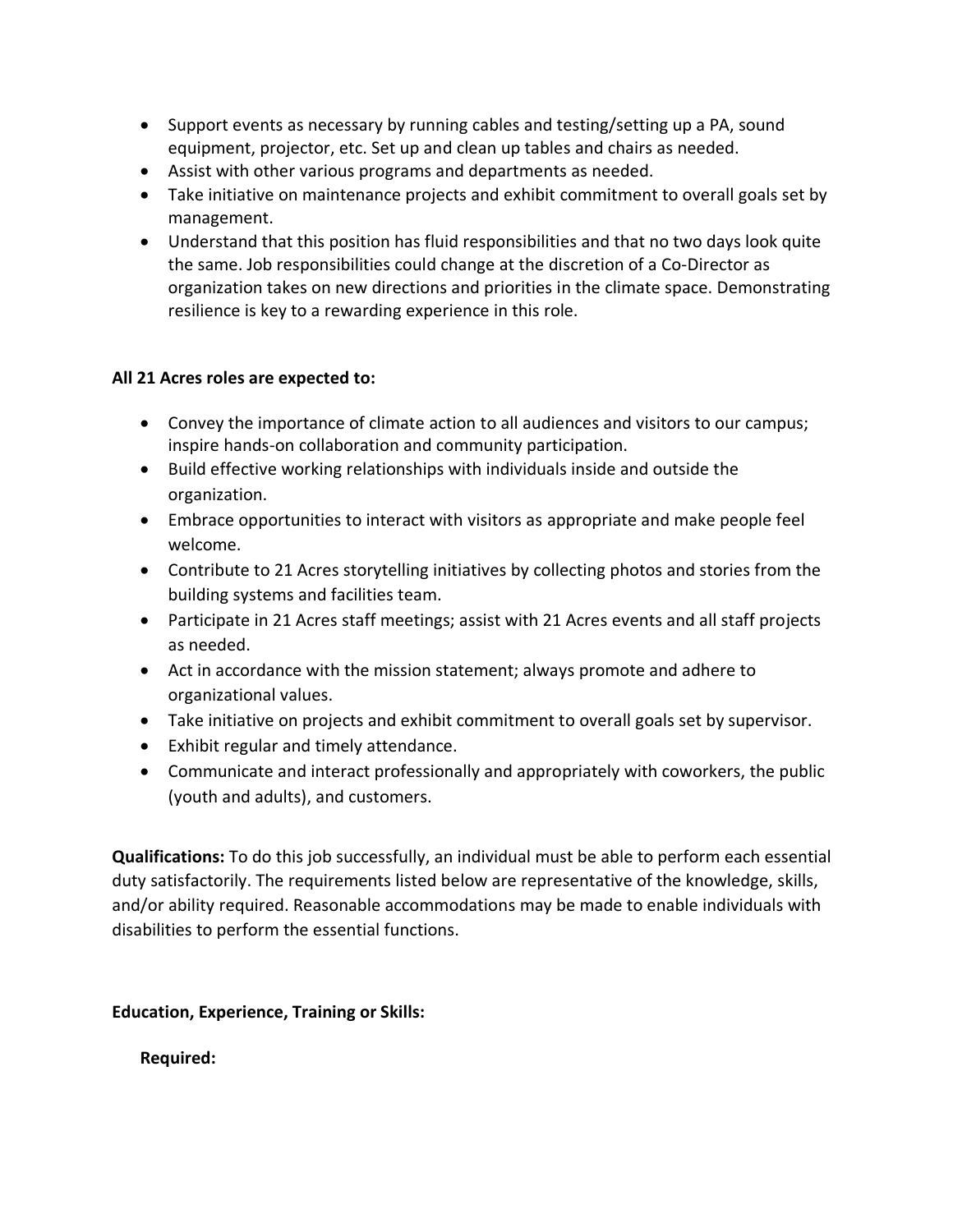- Knowledge of building science principles and commercial building systems including heating/cooling, HVAC, controls, lighting, water management, refrigeration, life safety and renewable energy technologies including solar, PV, and geothermal.
- 5+ years of experience in building trades or maintenance/repair work including carpentry, plumbing, electrical, and mechanical.
- College degree/certificate or equivalent experience in Facilities Management or related field.
- Ability to read and understand building plans and specifications.
- Working knowledge, with proven experience in the principles and practices of:
	- o Financial management
	- o Staff management
	- o Project management
- Sound knowledge of health, safety, and environmental regulations.
- Solid computer and systems knowledge.
- Strong communication skills and ability to read, write, type, and communicate in English.
- Willingness to grow and improve educational, speaking, and writing skills with the purpose of collaborating with others to engage in federal, state, and local advocacy initiatives.
- Strong self-direction, interpersonal skills, ability to successfully work independently and with diverse teams.
- Commitment to a collaborative work environment across all departments.
- Superb attention to detail, problem-solving skills, creativity, initiative, and ability to prioritize tasks appropriately.
- Commitment to working with diverse populations, language learners, and building engagement with diverse communities.
- Demonstrated commitment to both racial and social equity and environmental stewardship.
- Proficiency with the Microsoft Office Suite.
- Ability to work outdoors with varying and uneven topography, on a roof (with proper safety equipment), and in all seasons and weather conditions.
- Superb attention to detail, problem-solving skills, creativity, initiative, and ability to prioritize tasks appropriately.
- Ability to maintain productivity, innovation, and sense of humor in dynamic work environment.
- Must submit to a Washington State Background Check *(Having a criminal record will not necessarily disqualify you from the position depending on the nature of the job and the offense)*.
- Must have a Driver's License and be willing to drive 21 Acres vehicles as needed.
- Possess LEED credential (either GA or AP) or be willing to obtain after hire.
- Experience setting up A/V systems, including hardware and software.

## **Preferred:**